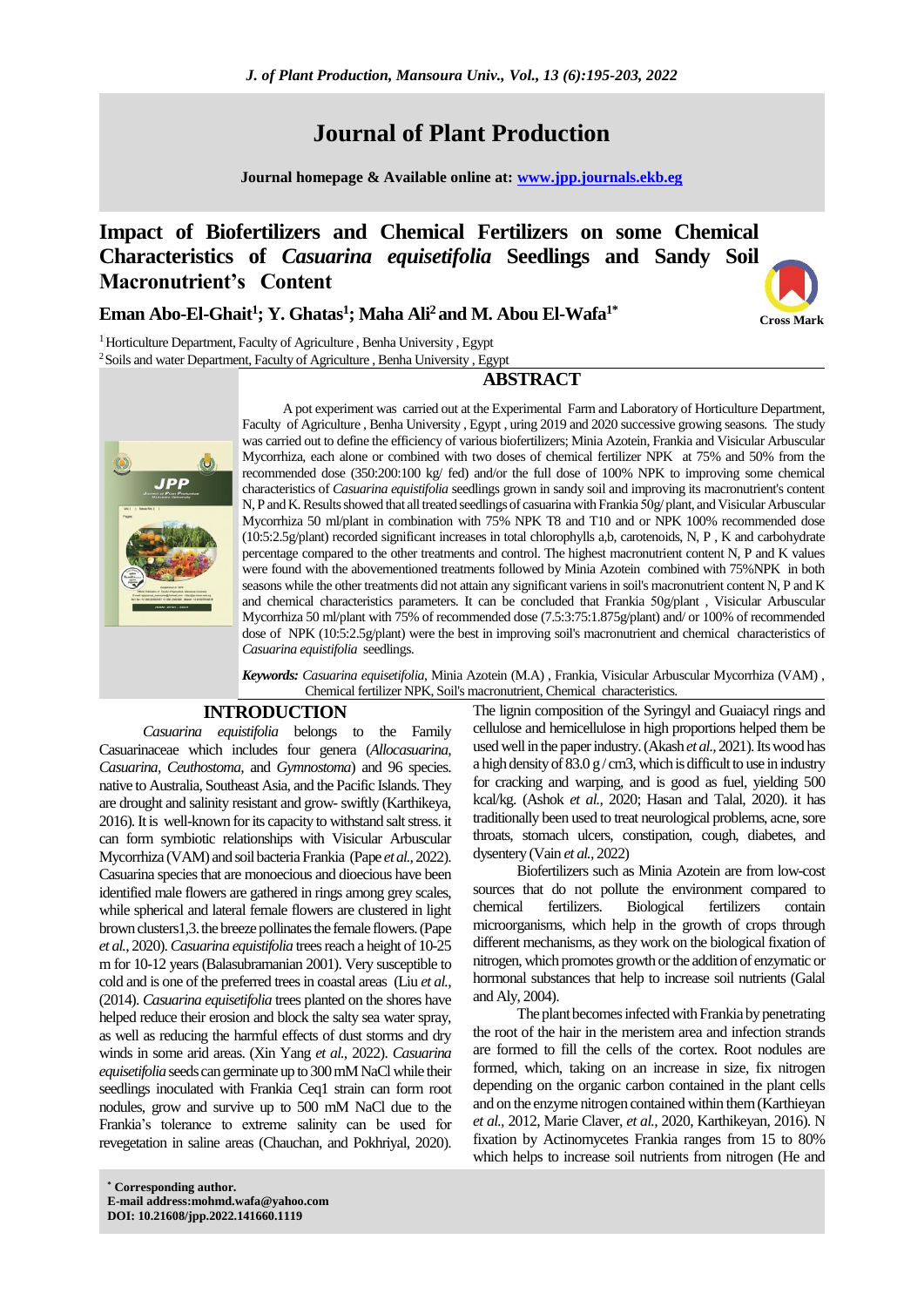Critchley, 2008). Frankia infective efficacy is influenced by *host habitat, ambient conditions*, and related plant species that Frankia is associated with Casuarina *equisetifolia* and can supply More than 300 kg N/ha/year, (Marie Clavier *et al.,* 2020). The survival of casuarina trees in challenging regions is determined by their association with atmospheric nitrogenfixing Frankia, (Sayed, 2011). Frankia fixes atmospheric nitrogen essential for all plant metabolism and growth activities (Shantharam and Mattoo, 1997). Frankia infection depends on the habitat of the host, the prevailing environmental conditions, and the types of companion plants. External symbionts of the external root, internal root, and Frankia can occur in the same rootstock of the plant (Wang and Qiu, 2006).

Visicular Arbuscular Mycorrhiza (VAM) can act as a biofertilizer by increasing plant uptake of phosphate ions, as well as N, P, K, Mg, and many micro-nutrients, thereby increasing plant yield and stimulating growth (Smith, and Reed, 1997; Veresoglou *et al.,* 2011). As a result, Moghith *et al.,* (2021) concluded that plants inoculated with mycorrhizal fungus had the most significant improvements in all characteristics of vegetative growth and seed yield compared to non-inoculated (control) plants of (*Salvia hispanica L*). The fungus absorbs phosphorous through a variety of mechanisms, including the secretion of the enzyme Phosphates by the fungus hyphae, which works to dissolve organic phosphorous and convert it into forms suitable for plant absorption, and the secretion of hydroxyl acids, which seize the elements calcium, iron, and aluminum while leaving the phosphorous element dissolved in the soil solution. Because of their mutually beneficial relationship, mycorrhizal fungi increase the activity of phosphate-dissolving bacteria. As a result, the amount of dissolved phosphorus in the soil solution rises. (Dinkelaker and his associates, 1995; Nathalie *et al.,* 2020).

Mineral NPK fertilizer aids the vegetative growth of tree seedlings as well as the development of roots, flowers, seeds, and fruits. Nitrogen is required for the metabolism, inheritance, reproduction, and development of amino acids, proteins, alkaloids, co-enzymes, and a variety of vitamins (James and Michael, 2009). macronutrients N, P, K and some micronutrients boron, iron, copper and zinc stimulate tree growth (Veresoglou *et al.,* 2011; Smith *et al.,* 2011 and Van der Heijden *et al.,* 2008) The use of chemical fertilizers leads to an increase in agricultural production by 35 - 77% in the field of agriculture (Fageria and Baligar, 2005). However, it sometimes leads to a decrease in soil fertility, because of its increased use (Zargar *et al.*, 2020). The use inorganic fertilizers such as urea and triple superphosphate helped to increase the vegetative characteristics of *Casuarina equisetifolia*seedlings because of their influence on the processes inside the seedling and their role in the photosynthesis process (Bhuiyan, et al., (2000). Nitrogen has an important role in the formation of nucleic acids, proteins, enzymes, chlorophyll, vitamins, and nitrogenous organic compounds involved in the vital processes within the plant (Hayashi. and Chino, 1985). Phosphorous is included in the synthesis of nucleic acids, DNA, RNA, photosynthesis, respiration, and the formation of phosphorous compounds and cell membranes. It reduces the harmful effect of increasing nitrogen in the soil[\(Hina](https://link.springer.com/chapter/10.1007/978-981-10-9044-8_7#auth-Hina-Malhotra) *et al.*2018). Potassium is important in the formation and functioning of enzymes and the opening and closing of stomata, its deficiency leads to the accumulation of chlorine. (Mirza *et al.* 2018). Chemical fertilizers require a large amount of energy to produce, but their use shows many damages to plants, soil, humans, animals and the environment, for example, the toxic pyrite in

nitrogen fertilizers, the problems resulting from the volatilization of urea to the eyes and respiratory system, and the pollution resulting fromthe process of manufacturing phosphate fertilizers and the process of interaction of phosphate rock with acid Sulfuric and harmful HF emission as well as the harmful effect of accumulation of heavy metals such as cadmium, chromium, lead, arsenic, (Nikita and Puneet, 2020; Masindiand,2018).

### **MATERIALS AND METHODS**

This study was carried out at the Expermental Farm and Laboratory of Horticulture Department, Faculty of Agriculture , Moshtohor , Benha University, Egypt, during two successive seasons of 2019 and 2020 on *Casuarina equistifolia* seedling to evaluate the effectiveness of biofertilizer; Minia Azotein(MA), Frankia and visicular Arbuscular Mycorrhiza (VAM) each alone or combined with two doses of chemical fertilizer NPK at 75% and 50% of the recommended dose (350:200:100 kg/fed ) and or the full dose of 100% NPK for improving soil's macronutrient content N, P and K and some chemical characteristics i.e. Photosynthetic pigments (chlorophyll a,b, carotenoids), Nitrogen, phosphorus, potassium and carbohydrates *Casuarina equistifolia* seedling grown in sandy soil . seedlings of one year old an average height of 10-15 cm diameter 3-6mm were purchased from EL- Orman Garden, Ministry of Agriculture, Egypt. On March  $1<sup>st</sup>$  week for both experimental seasons, the seedlings were repotted in 40cm plastic pots filled with 30kg of sandy soil, one seedling in each pot.

Physical and chemical properties of the used soil were done according to the method described by Okalebo *et al.,* (2002) and listed in Table (a)

**Table a. Physical and chemical analysis of the Experimental soil before the application of any fertilizers in both seasons 2019 and 2020.**

| any ierunzers in both seasons 2019 and 2020 |       |        |  |
|---------------------------------------------|-------|--------|--|
| Soil analysis                               | 2019  | 2020   |  |
| Sand %                                      | 81.04 | 80.92  |  |
| Silt %                                      | 12.28 | 11.83  |  |
| Clay %                                      | 6.86  | 25.7   |  |
| Soil texture                                | Sandy | Sandy  |  |
| Organic matter %                            | 0.11  | 0.09   |  |
| CaCO <sub>3</sub>                           | 3.35  | 3.51   |  |
| pH(1:2.5)                                   | 8.01  | 7.92   |  |
| $E. C (m m \text{m} \cos / \text{cm})$      | 1.23  | 1.19   |  |
| Total $N(\%)$                               | 0.001 | 0.001  |  |
| Available $P(mg/kg)$                        | 3.00  | 2.50   |  |
| Available K $(mg/kg)$                       | 94.00 | 105.00 |  |
| $DTPAFe$ (mg/kg)                            | 10.10 | 9.80   |  |
| $DTPAMn$ (mg/kg)                            | 8.50  | 8.30   |  |
| DTPA Cu (mg/kg)                             | 1.10  | 0.90   |  |
| $DTPAZn$ (mg/kg)                            | 0.88  | 1.00   |  |

**Biofertilizer:- 1- Minia Azotein MA (commercial name)** was used. It contains live cells of N-fixing bacteria  $(1 \text{ ml} = 10^7$ cells of bacteria), which were obtained from the Laboratory of Biofertilizers, Department of Genetic, Fac. of Agric., Minia University according to Abdou *et al.* (2006)

The three biofertilizers were used at the concentrations of 50 ml/pot of Minia Azotein MA, 50g/ pot of Frankia and 50ml/pot of Visicular Arbuscular Mycorrhzia VAM, three times in  $16<sup>th</sup>$  April,  $16<sup>th</sup>$  june and  $16<sup>th</sup>$  August one week after chemical fertilizer treatments had been done and immediately after irrigated pots with 75% of its field capacity( 2.25L/pot) in both seasons of 2019 and 2020 .

**2- Frankia the double-layer technique** was used to separate Frankia sp. from the collected Casuarina root nodules (Murry *et al.,*1984).The chosen nodules were washed several times in water to remove most dirt and organic material adhered to the surface,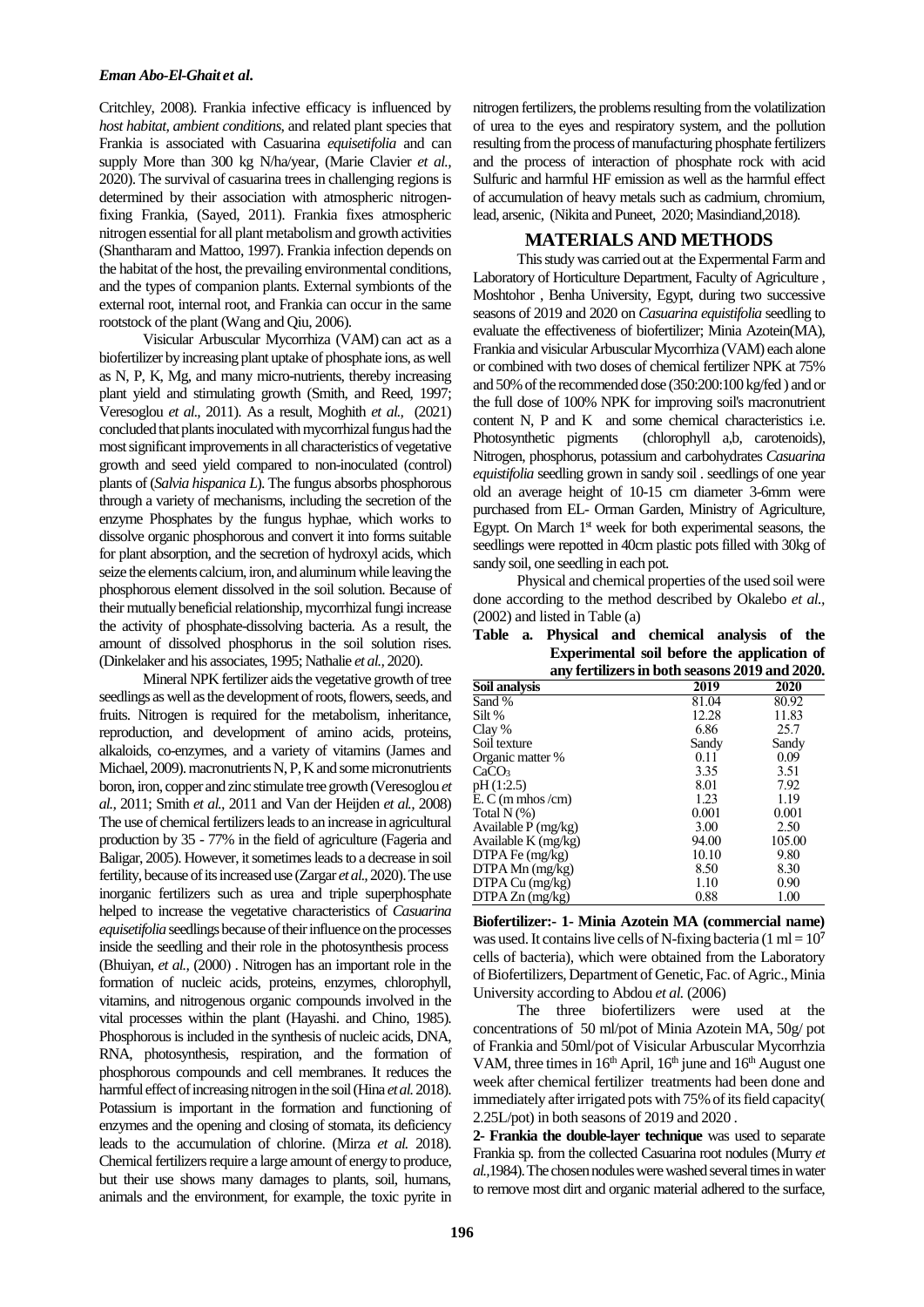#### *J. of Plant Production, Mansoura Univ., Vol. 13 (6), June, 2022*

then thoroughly cleaned under the dissecting microscope to remove any soil and organic particles left adhered to the nodule surface or inserted between the lobes. Surface lobes were sterilized in sodium hypochlorite (2.0 percent) and HgCl (0.1 percent in 0.5 percent HC) for 15 minutes, then washed multiple times with sterile distilled water. Individual lobes were grown in nutrient broth for one week at 29+2°C to assess sterilization quality (Carrasco *et al,* 1992). Using a sterile scalable, the sterilized lobes were sliced into little pieces. The little lobe pieces were eventually distributed over a 1.59 percent agar modified-Q-mod bottom layer in a Petriplate. 3 ml of semi-solid modified Q-medium was placed on top of the overlayer, covering the lobe pieces (Caru, 1993), and cultured for 2-3 months at 29+2°C. On modified -Q-mod, Frankia colonies that grew out of nodule fragments and had normal hyphae and sporangia were separated (Lalonde and Calvert, 1979). Purification tests were performed on Frankia isolates (Diem and Dommergues 1983). The pure Frankia isolates were kept at 29+2°C on a modified BAP liquid medium, and subculturing was done on the same medium every week.

**3-Visicular ArbuscularMycorrhizal (VAM)** were collected from the Biofertilizer Laboratory of Ain Shams University, Genetics Department, (AMF) pollen was originally extracted from the soil around wheat roots in the experimental field of Fac. Agriculture, Ain Shams University, Shubra El-Kheima, Cairo, Egypt, according to (Gerdmann and Nicolsan, 1963).

Chemical fertilizer N,P and K as recommended dose 350 kg/fed of amonium sulfate (20.6% N), 100 kg/fed of potassium sulfate  $(48\%$  K<sub>2</sub>O) and 200 kg/fed of calcium superphosphate  $(15.5\%P_2O_5)$  all obtained from Kema factory of Aswan. The NPK doses were applied as dressing inside each pot in three equal portions added at 9<sup>th</sup> April, 9<sup>th</sup> June, and 9<sup>th</sup> August at one-week intervals prior to each biofertilizer treatment. Each pot was received (10:5:2.5g) as recommended dose of NPK and (7.5:3.75:1.875g) as 75%of the recommended dose of NPK and (5:2.5:1.2g) as 50% of the recommended dose of NPK.

The experiment was arranged in a randomized complete block design (RCBD) with three replicates for each treatment each replicate contained 3 Casuarina seedlings (11 treatments  $\times$ 3 replicates  $\times$  3 seedlings=99 seedlings every season.

- 1- Control-: without any fertilizer T1.
- 2- 100 % NPK as recommended dose:(10:5:2.5g/ pot) T2.
- 3- Minia Azotein MA:( 50ml/pot )T3.
- 4- Frankia:( 50g/pot) T4.
- 5- Visicular Arbuscular Mycorrhiza VAM:( 50ml/pot) T5.
- 6- 75% NPK + MA:(50ml/pot) T6.
- 7- 50% NPK + MA:(50ml/pot )T7.
- 8- 75% NPK + Frankia :(50g/pot )T8.
- 9- 50% NPK + Frankia:( 50g/pot) T9.
- 10- 75% NPK +VAM:( 50ml/pot) T10.
- 11- 50% NPK +VAM:( 50ml/pot) T11.

All horticultural practices including irrigation and weed management were done as recommended in this respect.

At the end of each season on November 1st in both seasons, the data were recorded on soil's macronutrient content N, P and K and some chemical characteristics i.e. total chlorophylls a,b, carotenoids (mg/g F.W.), Nitrogen (N%), phosphorus(P%), potassium(K%) and total carbohydrate (%). **Recorded data**

Chemical characteristics parameters (Photosynthetic pigments (chlorophyll a,b , carotenoids) , percentage of carbohydrates, and Soil analysis after harvesting

- Nitrogen (%) was determined according to the modified Micro kjeldahel method as described by (Wilde *et al.* 1985).
- Phosphorus (%) was determined colorimetrically by the spectrophotometer at wave length of 650  $\mu$ m according to the method of (Chapman and Pratt 1975).
- Potassium (%) was determined using Flame–photometry method according to (Cottenie *et al.* 1982).
- Total chlorophylls contents: Total chlorophylls content (mg/100g f.w.) was determined in fresh leaves according to (Moran, 1982).
- Total carbohydrates content: Total carbohydrates content was determined in dry powder material according to (Herbert *et al.,* 1971).
- Soil analysis after harvesting according to (Okalebo *et al.,* 2002).

#### **Statistical analysis**

Data were obtained from treatments of the factors under study for analyzes of variance (ANOVA) was used to assess the significance of the data at  $P \leq 0.05$  and differences were evaluated using least significant differences (L.S.D) according to (Snedecor and Cochran, 1989) using MSTAT-C statistical software package(1986).

#### **RESULTS AND DISCUSSION**

#### **Chemical composition determinations: Photosynthetic pigments (mg/g. F,W,)**

The data in Table (1) showed that the recommended dose (10:7.5:2.5g/pot) of 100% mineral NPK fertilizer T2 and Frankia (50g/pot) combined with 75% of mineral NPK fertilizer (7.5:3.75:1.875g) T8 followed by Mycorrhizae (50ml/pot) combined with 75% of mineral NPK fertilizer T10 produced the highest contents of chlorophyll a, b and carotenoids with non-significant differences between them whereas Minia Azotein (50ml/pot) combined with 75% of mineral NPK fertilizer T6 ranked the fourth in this concern while the other treatments did not attain any significant variances in Photosynthetic pigments i.e. chlorophyll a, b and carotenoids compared to control (00.0)T1.

## **Table 1. Effect of biofertilizers (Minia Azotein (MA), Frankia and Visicular Arbuscular Mycorrhiza (VAM) and chemical fertilizer NPK on total chlorophylls a,b, carotenoids content (mg/g F.W.) of** *Casuarina aquisetifolia* **seedlings in both seasons 2019 and 2020 .**

|                     | chlorophyll a<br>content $(mg/g)$              |               | chlorophyll b<br>content $(mg/g)$          |               | carotenoids<br>content (mg/g)              |               |
|---------------------|------------------------------------------------|---------------|--------------------------------------------|---------------|--------------------------------------------|---------------|
| Treatments          | F.W.<br>2 <sub>nd</sub><br>$1^{\overline{st}}$ |               | F.W.<br>2 <sub>nd</sub><br>1 <sup>st</sup> |               | F.W.<br>2 <sub>nd</sub><br>1 <sup>st</sup> |               |
|                     | Season                                         | <b>Season</b> | <b>Season</b>                              | <b>Season</b> | <b>Season</b>                              | <b>Season</b> |
| $\overline{\rm T1}$ | 1.987                                          | 2.270         | 0.756                                      | 0.780         | 0.907                                      | 0.945         |
| T2                  | 2.451                                          | 2.463         | 0.823                                      | 0.847         | 0.986                                      | 1.026         |
| T3                  | 2.253                                          | 2.306         | 0.768                                      | 0.792         | 0.922                                      | 0.960         |
| T4                  | 2.301                                          | 2.387         | 0.780                                      | 0.816         | 0.940                                      | 0.971         |
| Т5                  | 2.289                                          | 2.319         | 0.772                                      | 0.796         | 0.926                                      | 0.965         |
| T6                  | 2.417                                          | 2.436         | 0.811                                      | 0.836         | 0.973                                      | 1.014         |
| T7                  | 2.357                                          | 2.376         | 0.791                                      | 0.820         | 0.949                                      | 0.989         |
| T8                  | 2.444                                          | 2.461         | 0.820                                      | 0.845         | 0.984                                      | 1.025         |
| Т9                  | 2.402                                          | 2.421         | 0.806                                      | 0.831         | 0.967                                      | 1.008         |
| T10                 | 2.439                                          | 2.451         | 0.818                                      | 0.843         | 0.980                                      | 1.022         |
| T11                 | 2.384                                          | 2.403         | 0.800                                      | 0.825         | 0.960                                      | 1.000         |
| L.S.D. at $5%$      | .012                                           | .001          | .005                                       | .001          | 0.006                                      | 0,005         |

**T1=Control T2=100 % NPK T3= Minia Azotein at 50 ml/plant T4= Frankia at 50 g /plant T5= Mycorrhiza at 50 ml /plant T6= 75 % NPK+ Minia Azotein T7=50 % NPK+ Minia Azotein T8=75 % NPK+ FrankiaT9=50 % NPK+ Frankia T10=75 % NPK+ Mycorrhiza T11=50 % NPK+ Mycorrhiza**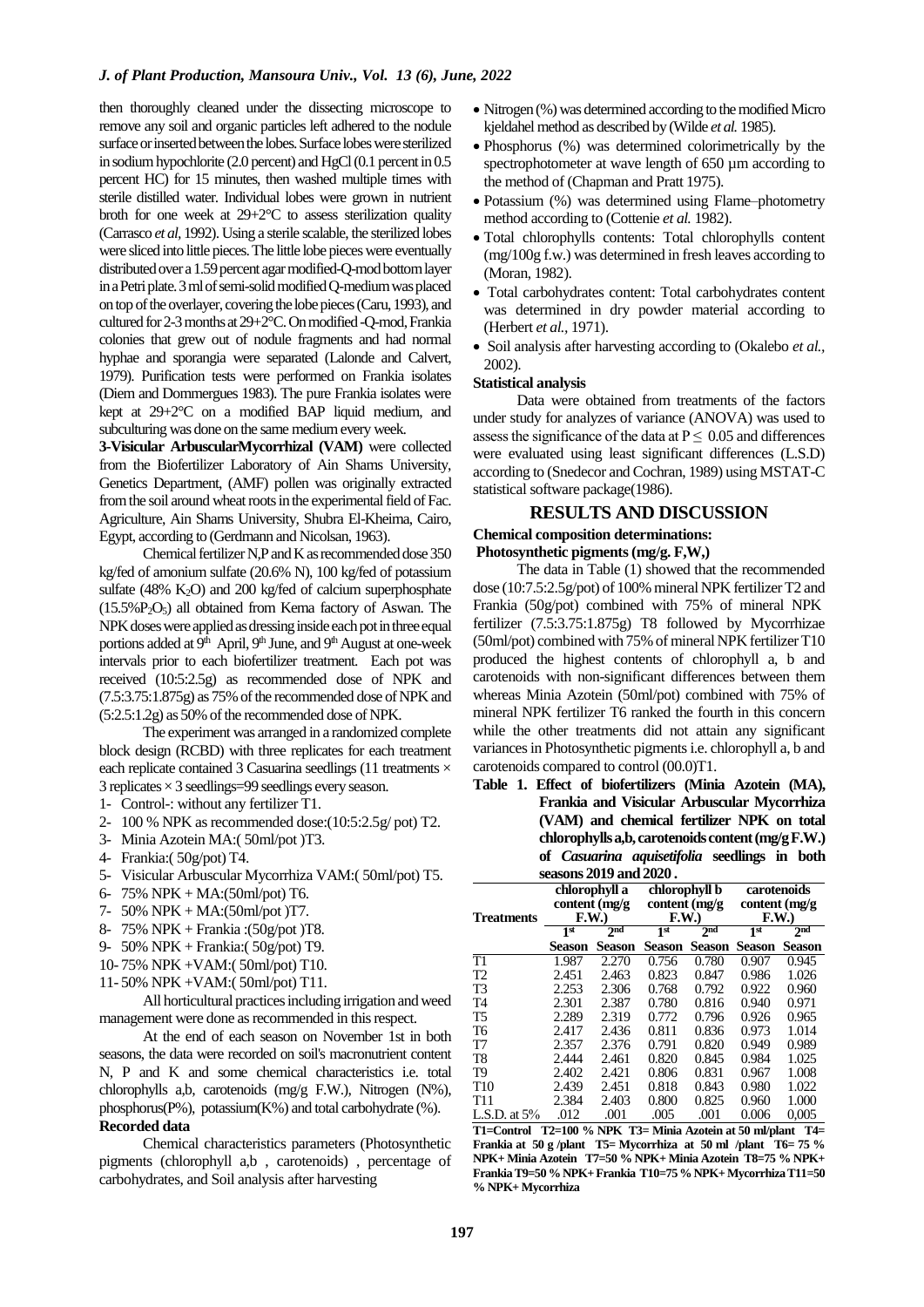## **Nitrogen, phosphorus and potassium percentages: Nitrogen percentage (N%):**

The data in Table (2) showed a significant increase in nitrogen percentage of *Casurina equistifolia* seedlings compared to control. The highest concentrationof nitrogen was recorded when the mineral NPK fertilizer as a recommended dose and attained the high percentages of nitrogen increases reached to 38.39 and 36.59 % over control in the first and second season respectively. Followed by treatment 75% of NPK with Frankia (50g/plant) which gave a significant increase in nitrogen percentage reached to 38.24 and 36.45 % over control in the first and second season respectively, then treatment Mycorrhiza (50ml/pot) plus 75% NPK, which gave a significant increase in nitrogen percentage reached to 37.76 and 36.07 % over control in the first and second season respectively. According to this data the differences between the highest three treatments had no significant.

#### **Phosporous percentage (P):**

The data in Table (2) showed that the recommended dose (10:7.5:2.5g/pot) of 100% mineral NPK fertilizer T2 and Frankia (50g/pot) combined with 75% of mineral NPK fertilizer (7.5:3.75:1.875g) T8 followed by Mycorrhizae (50ml/pot) combined with 75% of mineral NPK fertilizer T10 produced The highest percentages of phosporous with nonsignificant differences between them whereas Minia Azotein (50ml/pot) combined with 75% of mineral NPK fertilizer T6 ranked the fourth in this concern while the other treatments did not attain any significant variance in percentages of phosporous compared to control (00.0)T1.

#### **Potassium percentage (K):**

The data in Table (2) showed a significant increase in potassium percentage of *Casurina equistifolia* seedlings compared to control. The highest concentration of nitrogen was recorded when the mineral NPK fertilizer as a recommended dose and attained the high percentages of increases reached to 38.39 and 36.59 % over control in the first and second season respectively. Followed by treatment of 75% of NPK with Frankia (50g/plant) which gave a significant increase in potassium percentage reached 38.24 and 36.45 % over control in the first and second season respectively, then treatment Mycorrhiza (50ml/pot) plus 75% NPK, which gave a significant increase in potassiumpercentage reached to 37.76 and 36.07 % over control in the first and second season respectively. According to this data the differences between the highest three treatments had no significance.

The stimulatory effect of Mycorrhiza on percentages of nitrogen, phosphorus, potassium may be due to it causes an increase in soil phosphorous that is important in cell growth and leads to an increase in percentages of carbohydrates (Trappe, 1982). The increase in percentages of nitrogen, phosphorus, potassium due to Mycorrhiza fertilizer was deduced by Abo EL- Leleil (2016) on *Swieteiana mahagony* mentioned that fertilizing Plants with Mycorrhiza improved its carbohydrates content

The inoculation with Frankia leads to an increase in percentages of nitrogen, phosphorus, potassium which play an important role in physiological processes inside plant leads to an increase in photosynthetic pigments. The mentioned results of percentages of N, P and K due to Frankia have coincided with those obtained by Saravanan *et al.,*(2012). On *Casurina aquistifolia* revealed that fertilizing *Casurina equistifolia* plants with Frankia at a rate of 50 g/ seedling improved its percentages of N, P and K.

The stimulatory effect of mineral NPK on percentages of N, P and K may be due to the role of N, P and K and cytokinins, as well as, enzymes, produced by them, thus helping to produce more photosynthetic pigments and delaying leaf senescence improved leads to an increase in percentages of N, P and K.The increase in percentages of N, P and K due to Chemical fertilizer NPK are in parallel with those obtained by Abo El-Wafa (2014) and Abdou *et al.,* (2014) on *Populus nigra* mentioned that fertilizing seedlng with NPK at a rate 4:2:2 g/ pot improved its content of chlorophylls and are in parallel with those obtained by Sanginga *et al.,* (1989) on ( *All casuarina (A. torulosa and A. littoralis*) and *Casuarina equisetifolia*

**Table 2. Effect of biofertilizers (Minia Azotein (MA), Frankia and Visicular Arbuscular Mycorrhiza (VAM) and chemical fertilizer NPK on nitrogen, phosphorus, potassium, carbohydrates percentages of** *Casuarina aquisetifolia* **seedlings in both seasons 2019 and 2020**

| <b>Treatments</b> | $N\%$      |                        | $P\%$                  |                        | K%                     |                        | Carbohydrates %        |                        |
|-------------------|------------|------------------------|------------------------|------------------------|------------------------|------------------------|------------------------|------------------------|
|                   | 1st Season | 2 <sup>nd</sup> Season | 1 <sup>st</sup> Season | 2 <sup>nd</sup> Season | 1 <sup>st</sup> Season | 2 <sup>nd</sup> Season | 1 <sup>st</sup> Season | 2 <sup>nd</sup> Season |
| T1                | 2.089      | 2.115                  | 0.246                  | 0.271                  | 1.608                  | 1.658                  | 10.72                  | 12.88                  |
| T2                | 2.891      | 2.889                  | 0.459                  | 0.505                  | 2.503                  | 2.561                  | 23.52                  | 23.76                  |
| T <sub>3</sub>    | 2.257      | 2.285                  | 0.277                  | 0.305                  | 1.777                  | 1.832                  | 12.96                  | 12.96                  |
| T4                | 2.522      | 2.553                  | 0.324                  | 0.356                  | 2.151                  | 2.218                  | 16.88                  | 16.08                  |
| T <sub>5</sub>    | 2.415      | 2.445                  | 0.283                  | 0.311                  | 1.89                   | 1.949                  | 14.72                  | 13.04                  |
| T6                | 2.777      | 2.811                  | 0.411                  | 0.452                  | 2.444                  | 2.443                  | 20.16                  | 19.52                  |
| T7                | 2.666      | 2.612                  | 0.326                  | 0.357                  | 2.172                  | 2.240                  | 16.96                  | 16.64                  |
| T8                | 2.888      | 2.886                  | 0.434                  | 0.477                  | 2.488                  | 2.546                  | 22.80                  | 23.12                  |
| T9                | 2.757      | 2.791                  | 0.367                  | 0.404                  | 2.369                  | 2.391                  | 18.32                  | 18.16                  |
| T <sub>10</sub>   | 2.878      | 2.878                  | 0.423                  | 0.465                  | 2.474                  | 2.529                  | 22.08                  | 22.64                  |
| T11               | 2.739      | 2.773                  | 0.361                  | 0.397                  | 2.319                  | 2.318                  | 18.00                  | 16.88                  |
| $(L.S.D.)$ at 5 % | .019       | .002                   | .041                   | .045                   | .038                   | .043                   | 1.44                   | 1.12                   |

**T1=Control T2=100 % NPK T3= Minia Azotein at 50 ml/plant T4= Frankiaat 50 g /plant T5= Mycorrhiza at 50 ml /plant T6= 75 % NPK+ Minia Azotein T7=50 % NPK+ Minia Azotein T8=75 % NPK+ FrankiaT9=50 % NPK+ Frankia T10=75 % NPK+ Mycorrhiza T11=50 % NPK+ Mycorrhiza**

#### **Carbohydrates percentage**

The data in Table (2) showed that the recommended dose (10:7.5:2.5g/pot) of 100% mineral NPK fertilizer T2 and Frankia (50g/pot) combined with 75% of mineral NPK fertilizer (7.5:3.75:1.875g) T8 followed by Mycorrhizae (50ml/pot) combined with 75% of mineral NPK fertilizer T10 produced The highest percentages of carbohydrates with non-

significant differences between them whereas Minia Azotein (50ml/pot) combined with 75% of mineral NPK fertilizer T6 ranked the fourth in this concern while the other treatments did not attain any significant variance in percentages of carbohydrates compared to control (00.0) T1.

The stimulatory effect of Mycorrhiza on percentages of carbohydrates may be due to it causes an increase in soil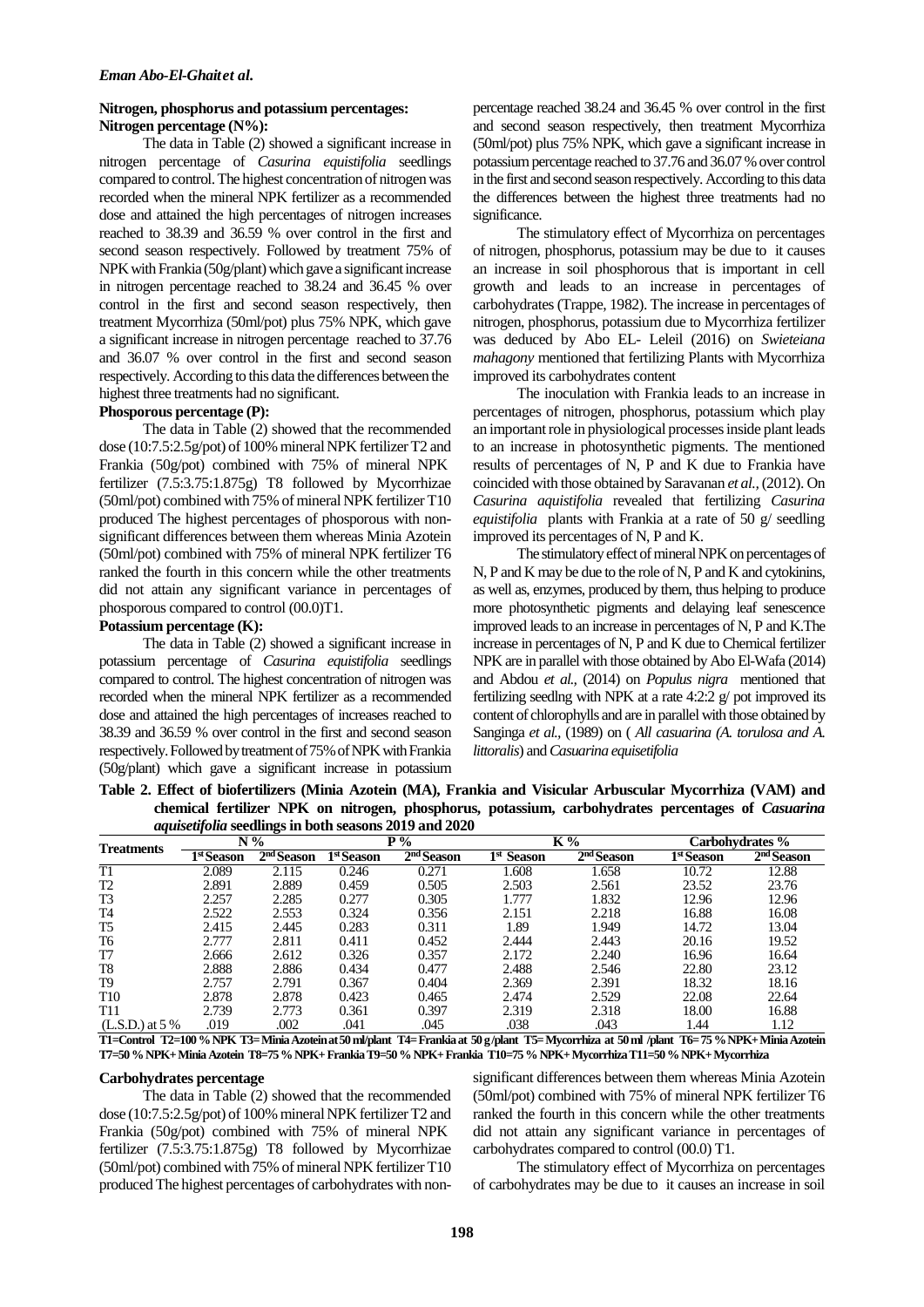phosphorous that is important in cell growth and leads to an increase in percentages of carbohydrates(Trappe, 1982). The increase in percentages of N, P and K due to Mycorrhiza fertilizer was deduced by Abo EL- Leleil (2016) on *Swieteiana mahagony* mentioned that fertilizing Plants with Mycorrhiza improved its content of carbohydrate .The increase in carbohydrates content due to Mycorrhiza fertilizer was deduced by Abo EL- Leleil (2016) on *Swieteiana mahagony* mentioned that fertilizing Plants with Mycorrhiza improved its carbohydrates content.

The inoculation with Frankia leads to an increase in soil nutrients such as nitrogen which plays an important role in physiological processes inside plant leads to an increase in carbohydrates content. The increase in carbohydrates content due to Frankia are coincided with those obtained by Saravanan *et al.,* (2012). On *Casuarina equisetifolia* revealed that fertilizing *Casuarina equisetifolia* plants with Frankia at a rate of 50 g/ seedling improved its carbohydrates content

The stimulatory effect of mineral NPK on percentages of carbohydrates may be due to the role of N, P and K and cytokinins, as well as, enzymes, produced by them, thus helping to produce more photosynthetic pigments and delaying leaf senescence. The increase in carbohydrates content due to Chemical fertilizer NPK are in parallel with those obtained Badran *et al.* (2003) on *Acacia* spp. and Abo El-Wafa (2014) on *Populus nigra* and are in parallel with those obtained Danso. (1990). on *Casuarina equisetifolia*.

### **Effect of chemical and biofertilizers on sandy soil after planting**

## **Total N, P and K content in soil:**

## **Nitrogen percentage (N) in soil:**

The data in Table (2) showed that the recommended dose (10:7.5:2.5g/pot) of 100% mineral NPK fertilizer T2 and Frankia (50g/pot) combined with 75% of mineral NPK fertilizer (7.5:3.75:1.875g) T8 followed by Mycorrhizae (50ml/pot) combined with 75% of mineral NPK fertilizer T10 produced the highest contents of nitrogen in soil with non significant differences between them whereas Minia Azotein (50ml/pot) combined with 75% of mineral NPK fertilizer T6 ranked the fourth in this concern while the other treatments did not attain any significant variens in contents of nitrogen compared to control (00.0) T1.

#### **Phosphorous content (mg/kg) in soil:**

The data in Table (2) showed that the recommended dose (10:7.5:2.5g/pot) of 100% mineral NPK fertilizer T2 and Frankia (50g/pot) combined with 75% of mineral NPK fertilizer (7.5:3.75:1.875g) T8 followed by Mycorrhizae (50ml/pot) combined with 75% of mineral NPK fertilizer T10 produced the highest contents of phosphorous in soil with non significant differences between them whereas Minia Azotein (50ml/pot) combined with 75% of mineral NPK fertilizer T6 ranked the fourth in this concern while the other treatments did not attain any significant variens in contents of phosphorous compared to control (00.0) T1.

#### **Potassium content (mg/kg) in soil:**

The data in Table (2) showed that the recommended dose (10:7.5:2.5g/pot) of 100% mineral NPK fertilizer T2 and Frankia (50g/pot) combined with 75% of mineral NPK fertilizer (7.5:3.75:1.875g) T8 followed by Mycorrhizae (50ml/pot) combined with 75% of mineral NPK fertilizer T10 produced the highest contents of potassium with non significant differences between them whereas Minia Azotein

(50ml/pot) combined with 75% of mineral NPK fertilizer T6 ranked the fourth in this concern while the other treatments did not attain any significant variens in contents of potassium compared to control (00.0)T1.

The effect of mineral NPK on the contents of phosphorous , potassium and nitrogen percentage may be due to direct addition of these elements to the soil. The increase in the contents of nitrogen, phosphorous, and potassium in sandy soil was inferred due to treatment with NPK mineral fertilizer and biofertilizer treatment (Senjobi, 2012 and Swaefy, *et al.,* 2007) on sandy soil.

The effect of mycorrhizal fungi on the contents of phosphorous , potassium and nitrogen percentage may be due to improve the properties of sandy soil and increase its content of nitrogen, phosphorous and potassium. It also works to increase the amount of humus and thus expands its ability to retain water) Barrios, 2007; Smith and Read., 2008) The results obtained of increase in contents of nitrogen, phosphorous, and potassium in sandy soil are in parallel with those obtained Djajadi, and Nurul (2011) and Bryan, *et al.*(2015) on sandy soil.

The effect Frankia of on the contents of soil of phosphorous, potassium and nitrogen percentage, may be due to containing the enzyme nitrogenase, which is important in the process of atmospheric nitrogen fixation*,* which helps to solve many soil problems and increase reclaimed areas. (Fontaine *et al.*, 1986: Sayed *et al.*, 2000: Hahn *et al .,* 2003)

**Table 2.Effect of biofertilizers (Minia Azotein (MA),Frankia and Visicular Arbuscular Mycorrhiza (VMF) each alone or combined with two doses of chemical fertilizer NPK at 75% and 50% from the recommended dose(10:7.5:2.5g/pot) and/or the full does of 100% NPK on nitrogen, phosphorus, potassium, carbohydrates percentages of** *Casuarina aquisetifolia***seedlings in both seasons 2019 and 2020.**

| mgmwongomw        |                 |                       |                                       |                 |                                      |                 |  |  |
|-------------------|-----------------|-----------------------|---------------------------------------|-----------------|--------------------------------------|-----------------|--|--|
|                   |                 | $N\%$                 | P<br>(mg/kg)<br><b>Agric. Seasons</b> |                 | $K$ (mg/kg)<br><b>Agric.</b> Seasons |                 |  |  |
| <b>Treatments</b> |                 | <b>Agric. Seasons</b> |                                       |                 |                                      |                 |  |  |
|                   | 1 <sup>st</sup> | 2 <sup>nd</sup>       | 1 <sup>st</sup>                       | 2 <sub>nd</sub> | 1 <sup>st</sup>                      | 2 <sub>nd</sub> |  |  |
| T1                | 0.002           | 0.002                 | 6                                     | 7               | 98                                   | 113             |  |  |
| T2                | 0.11            | 0.10                  | 12                                    | 11              | 243                                  | 254             |  |  |
| T <sub>3</sub>    | 0.002           | 0.002                 | 7                                     | 6               | 110                                  | 100             |  |  |
| T <sub>4</sub>    | 0.002           | 0.002                 | 6                                     | 7               | 116                                  | 108             |  |  |
| T <sub>5</sub>    | 0.002           | 0.002                 | 7                                     | 6               | 109                                  | 114             |  |  |
| T <sub>6</sub>    | 0.10            | 0.09                  | 8                                     | 7               | 204                                  | 195             |  |  |
| T7                | 0.09            | 0.10                  | 8                                     |                 | 136                                  | 129             |  |  |
| T8                | 0.09            | 0.10                  | 9                                     | 8               | 189                                  | 201             |  |  |
| T <sub>9</sub>    | 0.08            | 0.09                  | 9                                     | 7               | 140                                  | 145             |  |  |
| T <sub>10</sub>   | 0.08            | 0.07                  | 9                                     | 9               | 197                                  | 200             |  |  |
| T11               | 0.08            | 0.07                  | 8                                     | 9               | 137                                  | 146             |  |  |

The use of both chemical and biofertilizers led to an increase in the chemical composition of casuarina seedlings, as it succeeded in improving the content of different plant pigments and ratios of nitrogen, phosphorous, potassium and total carbohydrates content, and increase in the total content of phenols compared to untreated plants, as well as an increase in the content of the soil fromnitrogen, phosphorous and potassium.

Mycorrhizal Fungi play a role in the process of plant growth as a result of their secretion of some organic compounds and the intertwining of their cells with the roots of the host, which helps to stabilize the soil granules, and increase its ability to retain water, which helps to increase agricultural production (Barrios, 2007; Smith and Read., 2008). VAM inoculation causes an increase in the chemical characteristics and production of various crops, and it works to improve the properties of sandy soil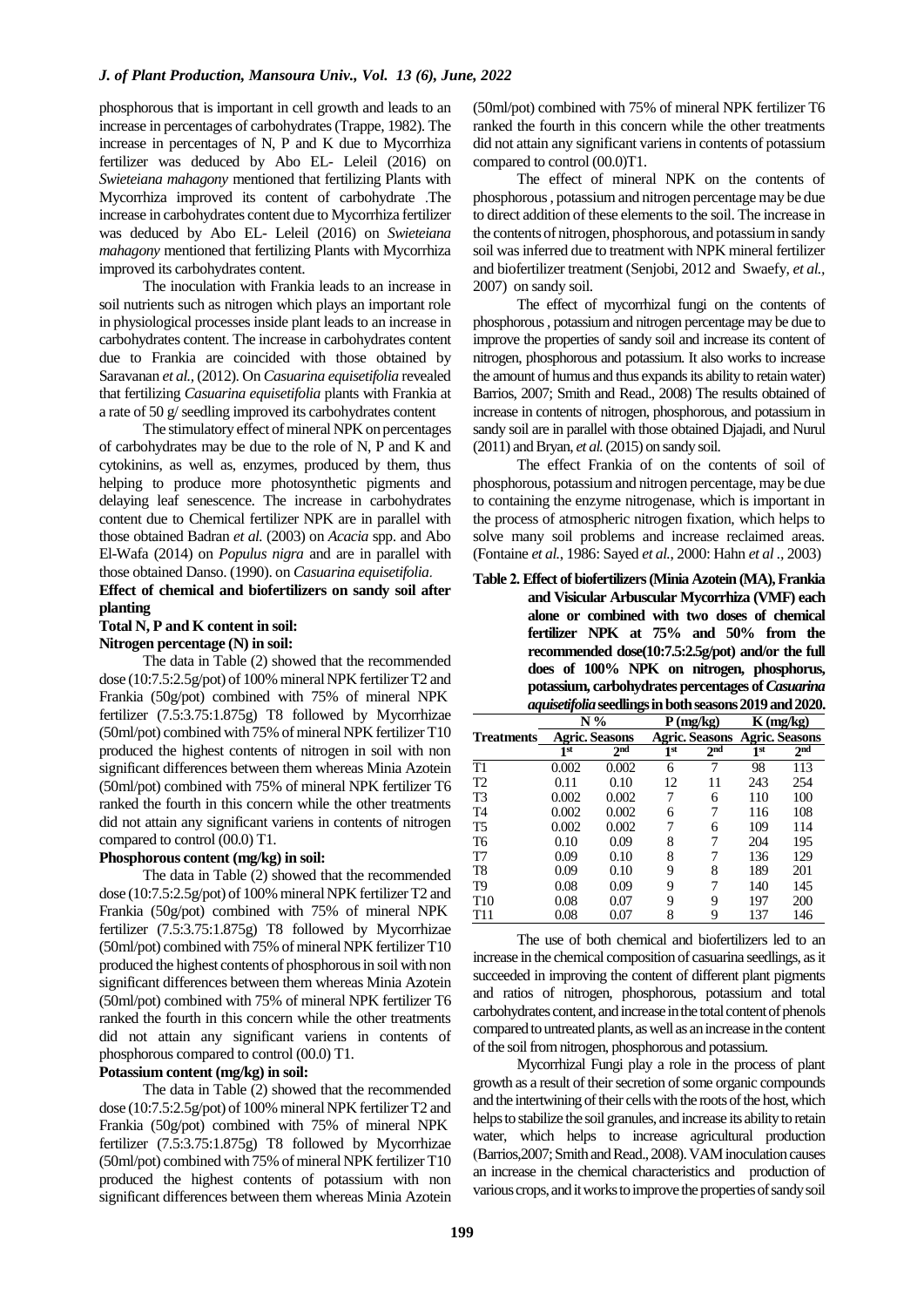and increase its content of nitrogen, phosphorous and potassium. It also works to increase the amount of humus and thus expands its ability to retain water.

Frankia strains are nitrogen-fixing actinomycetes that were isolated for the first time in 1978. They form root nodules. The vesicles contain the enzyme nitrogenase, which is important in the process of atmospheric nitrogen fixation*,* which helps to solve many soil problems and increase reclaimed areas. (Fontaine *et al.*, 1986: Sayed et *al* ., 2000: Hahn *et al .,* 2003). Frankia inoculation causes an increase in the chemical characteristics and production of various crops and it works to improve the properties of sandy soil and increase its content of nitrogen, phosphorous and potassium. It also works to increase the amount of humus and thus expands its ability to retain water.

The research aims to study effect of treating sandy soil with some chemical and biofertilizers and the interaction between them to show its effect on its natural properties and its content of basic nutrients from phosphorous, nitrogen and potassium, and to show the effect of those treatments on the chemical characteristics of *Casuarina equisetifolia* seedlings grown in it, which is total content of chlorophyll, nitrogen, phosphorous, potassium and Carbohydrates.

Chemical fertilizers enter into most of the processes that enter the plant, where nitrogen enters the components of most organic compounds such as nucleic acids (RNA and DNA), amino acids, alkaloids, vitamins, and enzymes. Phosphorous is necessary for plants as it enters as one of the components of the cell nucleus and is of great importance in cell division and development of meristem cells and enters the formation of phospholipids nucleic acids and has an important role in the phosphorylation process that causes the production of energy compounds (ADP and ATP). Most of the physiological processes, such as carbohydrate formation, photosynthesis and other various processes within the plant. Potassium is necessary for most of the physiological processes that take place inside the plant, as it has an important role in the process of nitrogen metabolism and has a role in the work of enzymes. On the osmotic pressure of cells*,* Ingels (1994), Yagodin (1984), Mengel and Kirkby (1987) and Bhuiyan, et al. (2000). Mineral fertilization causes an increase in the chemical characteristics and production of various crops. The stimulated effect of chemical fertilization may be due to the role of chemical on supplying the plants with their required nutrients for more carbohydrates and proteins production which are necessary for increase in total chlorophylls contents of *Casurina equistifolia* seedlings .Sanginga *et al.*(1989) on Allocasuarina *(A. torulosa and A. littoralis*) and *Casuarina equisetifolia* Danso (1990). *on Casuarina equisetifolia.*  Vasanthakrishna *et al.*(1994) on *Casuarina equisetifolia*

The role of N2-fixing bacteria has been elucidated by some researchers (Rashed (2017), Ganaw (2017) and Soliman (2019). They found a role for N2-fixing bacteria in: Its role in fixing nitrogen from the atmosphere, whether symbiotic or non-symbiotic, by a process called Nitrogen fixation, in addition to its production of some photosynthetic hormones such as cytokinin, indole acid and gibberellins, and helps to enhance the absorption of other nutrients such as phosphorous which helps to increase growth in the plant and secretes some antibiotics that reduce some pathogens. Biofertilizers causes an increase in the chemical characteristics and production of various crops, and it works to improve the properties of sandy soil and increase its content of nitrogen, phosphorous and

potassium. It also works to increase the amount of humus and thus expands its ability to retain water

Finally, the results showed that the highest values of nitrogen, phosphorous and potassium were obtained in the soil and the highest values of the three elements mentioned in the seedling in addition to the total content of chlorophyll and carbohydrates percentage when treated with the recommended amount of chemical fertilizer NPK (treated T2). followed by T9: the combined of Frankia at 50 g /pot and 75 % of recommended dose of NPK (7.5:3.75:1.825). Meanwhile T11: the combined of Mycorrhiza at 50 ml /pot and 75 % of the recommended dose of NPK ranked the third values in parameters mentioned. the least values were obtained by cotrol (0.0) T1.

## **CONCLUSION**

From the results, it is recommended to fertilize *Casuarina equistifolia* seedling grown in pot of sandy soil with 7.5 g of nitrogen fertilizer (ammonium sulfate 20.5% N), 3.75 g of phosphate fertilizer (calcium superphosphate  $15.5\%$ )  $P_2O_5$  and 1.875 g of potassium fertilizer (potassium sulfate  $48\%$  K<sub>2</sub>O) with addition of one of the biofertilizers (Frankia at 50 g / seedling or Mycorrhiza at 50 ml/seedling in order to decline 25% of chemical fertilizer to improve the chemical properties of *Casuarina equisetifolia* seedlings, and increase its chemical content, nitrogen, phosphorous, potassium, and carbohydrates percentage , improve the natural properties of sandy soils and increase their content of nutrients and production of various crops and works to improve the properties of sandy soil and increase its content of nitrogen, phosphorous and potassium. It also works to increase the amount of humus and thus expands its ability to retain water

#### **REFERENCES**

- A.O.A.C. (1990). Official Methods of Analysis of Association of Official Analytical Chemists. Pub. A.O.A.C. INC.Suite400, 22201 USA Fifteenth Ed. pp: 62-63, 236 and 877-878.
- Abd El-Aziz, M.F. (2000). Effect of soil types and NPK fertilization treatments on *Azadirachta indica* seedlings, M.Sc. Thesis, Fac. of Agric., Minia Univ.
- Abdou, M. A. H.; Ahmed, E.T.; Ahmed, A. A. and Abdel-Mola, M. A. M. (2014) : Response of *Populus nigra*, l. seedlings to compost, biofertilizers and mineral NPK fertilization. Minia J. of Agric. Res. & Develop. Vol. (34), (1):31-47.
- Abdou, M.A.H.; Ahmed, E.T.; Taha, R.A. and Helmy, S.M.S. (2006a): Response of *Khaya senegalensis* to some bio and chemical fertilization treatments. Minia J. of Agric. Res. & Develop.
- Abou El-Ghait, E.M.; Goma, A.O.; Youssef, A.S.M. and Hamoud, M.M.(2021).Effect of bulb size and chemical fertilization on growth, flowering, bulbs productivity and chemical composition of *Hippeastrum vittatum* plant. Journal the Future Journal of Horticulture. vol(2).21-30.
- Abo El-Wafa, M.K. (2014): Physiological studies on Populus nigra seedlings. M.Sc. Thesis, Fac. of Agric., Minia Univ.
- Abo EL- Leleil , N.K. A. (2016): Effect of sewage, sludge, mineral fertilization and endomycorrhizal fungi on growth of *Swietenia mahagoni* seedlings under soil conditions. . M.Sc. Thesis, Fac. of Agric., Zagazig Univ.
- Agera, S.I.N.; Amonum, J.I. and Kuje, E.D. (2019): Effect of varying levels of fertilizer and organic manure on growth of *Khaya senegalensis* seedlings in Benue State, North Central Nigeria. Res. J. Agriculture and Forestry Sci., Vol. 7(2), 1-9.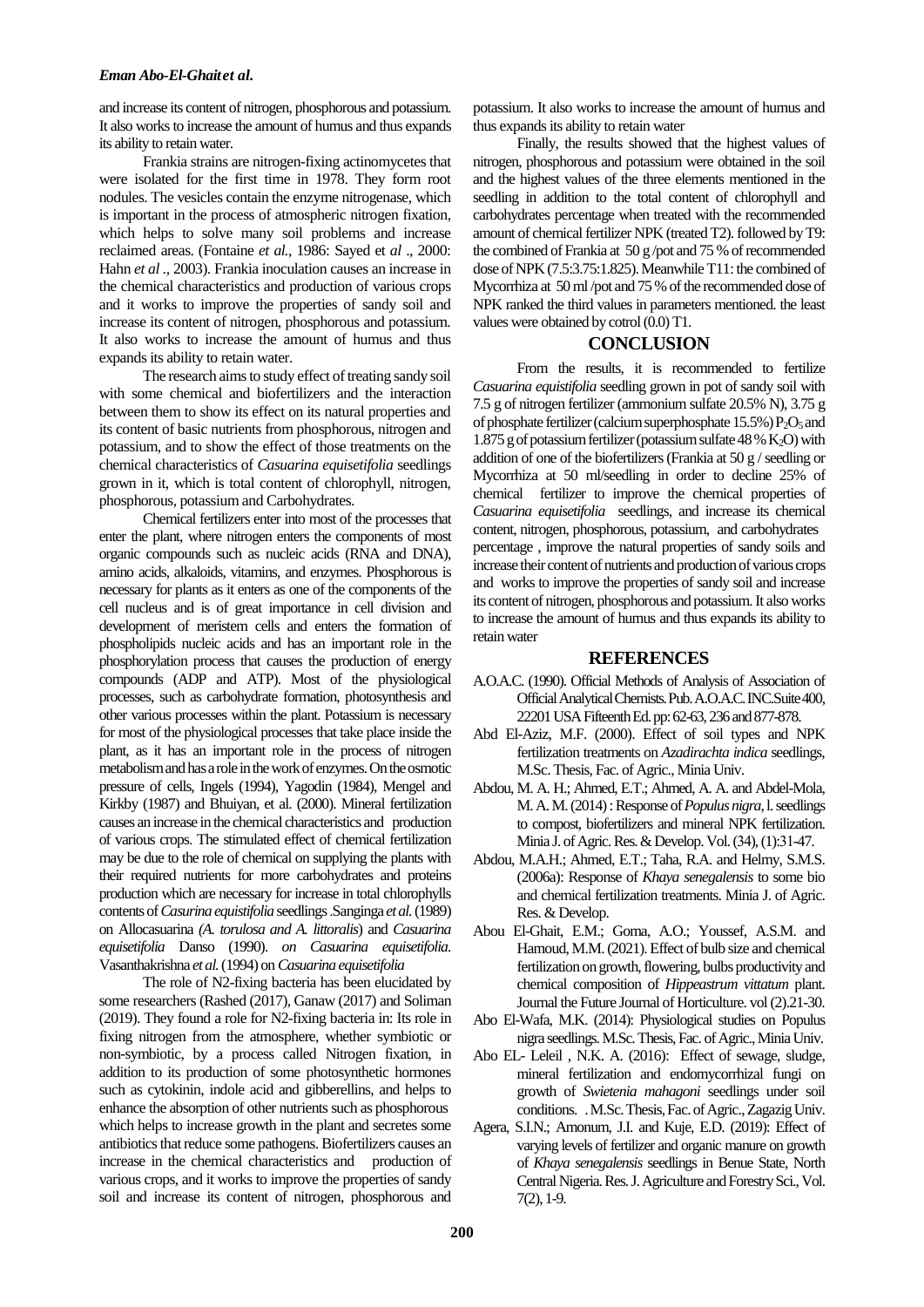- Akash,M.S.; Sarwar, J.; Jannatun, N.; Kazi M, Y. A.; Mostafizur, M.R.; Razia, S.P.;AHM, S. I. M. J. and Abdul Quaiyyum, M.(2021). Chemical and morphological characterization and pulping of*Casuarina equisetifolia*. journa[lNordic Pulp](https://www.degruyter.com/journal/key/npprj/html) [& Paper Research Journal](https://www.degruyter.com/journal/key/npprj/html) ISSN: 2000-0669.
- [Ashok, K.;](http://indianforester.in/index.php/indianforester/search/authors/view?firstName=Ashok&middleName=&lastName=Kumar&affiliation=Forest%20Research%20Institute,%20Kaulagarh%20Road,Dehradun%20(Uttarakhand)&country=IN) , [Gurumurthi](http://indianforester.in/index.php/indianforester/search/authors/view?firstName=K.&middleName=&lastName=Gurumurthi&affiliation=Institute%20of%20Forest%20Genetics%20and%20Tree%20Breeding,%20R.%20S.%20Puram,%20Forest%20Campus,%20Coimbatore%20641%20002,%20Tamil%20Nadu&country=IN) , K. and Shivani, D.(2020). Analysis of Genetic Diversity for Wood Variations in*Casuarina equisetifolia* Forst.oldest international peer reviewed forestry journal . vol 146 p 1-16.
- Badr El-Din, S.M.S.; Attia, M. and AboSedera, S.A. (1999). Evaluation of several substrates for mass multiplication of *Arbuscular mycorrhizal*(AM) fungi grown on onion. Egyptian Journal of Microbiology, 34:57-61.
- Badran, F.S.; Abdou, M.A.; Aly, M.K.; Sharaf, El-Deen, M.N. and Mohamed, S.H. (2003): Response of sandy soil grown *Acacia saligna* seedlings to organic bio-and chemical fertilization and IAA treatments. 1st Egyptian Syrian Conf. for Agric. and Food in the Arabian Nation, Minia Univ., Minia, Egypt, December, 8–11.
- Barrios, E. (2007). Soil biota, ecosystem services and land productivity. Ecological Economics, 64:269-285.
- Balasubramanian, A. (2001). Screening for salinity resistance in clones of *Casuarina equisetifolia* Forst. Ph.D Dissertation, Forest Research Institute, India.
- [Bhuiyan, M. Z. A.;](https://www.cabdirect.org/cabdirect/search/?q=au%3a%22Bhuiyan%2c+M.+Z.+A.%22) [Hossain, M. K.](https://www.cabdirect.org/cabdirect/search/?q=au%3a%22Hossain%2c+M.+K.%22); Osman, K. T.) (2000) ( Effect of inorganic fertilizers on the initial growth performance of*Casuarina equisetifolia* seedlings in the nursery[. Indian Journal of Forestry](https://www.cabdirect.org/cabdirect/search/?q=do%3a%22Indian+Journal+of+Forestry%22) Vol.23 No.3 pp.296- 300 ref.29.
- Bryan, K. S.; David, R. B.; Kristin, M. T.; Bernadine, C. S.and Dan, M. S.(2015). Amending Sandy Soil with Biochar Promotes Plant Growth and Root Colonization by Mycorrhizal Fungi in Highbush Blueberry. Hort science. (19).p1-9.
- Chapman, H.D. and Pratt, P.F. (1975).Methods of Analysis for soil, plant and water. Calif. Univ. Division of Agric. Sci. 172 – 179.
- Chauchan, Y.S. and Pokhriyal, T.C. (2020). Effect of nitrogen and Rhizobium inoculation treatments on some growth parameters in *Albizzia lebbek*, L. Benth Seedlings, 128  $(3)$ : 316 – 322.
- Cottenie, A.; Verloo, M.; Velghe, M. and Camerlynck, R. (1982): Chemical Analysis of Plant and Soil. Laboratory of Analytical and Ayro chemistry. State Univ. Ghent, Belgium.
- Danso (1990). Estimation of N2 and N fixation is derived from Soil by *Casuarina equisetifolia* using stickers "N Fertilizer: Some Problems and Solutions. Soil Bd. B&hem. Vol. 22. No. 5. pp. 695-701.
- Djajadi, B. H. and Nurul, H. (2011). Changes of physical properties of sandy soil and growth of physic nut (*Jatropha curcas* L.) due to addition of clay and organic matter. Indonesia Research Institute for Tobacco and Fiber Crops (IToFCRI).( 3) . p245-250
- Diem, H. G.; Gauthier, D.; and Dommergues Y.R. (1982). Extranodular growth of Frankia on *Casuarina equisetifolia*, FEMS Microbiology Letters (1982) 15 181- 184
- Dinkelaker, B.; Hengeler, C. and Marschner, H. (1995): Distribution and function of proteoid roots and other root clusters. Bot Acta, 108(3): 183–200.
- El-Mahrouk, E.M. (2000): Response of *Swietenia macrophylla*, L. to different levels of irrigation water and NPK fertilization treatments in a newly reclaimed area. J. Agric. Res., Tanta Univ., 26 (2): 377 – 390.
- El-Sayed, A.A. and Abdou, M.A.H. (2002): Response of Khaya transplants to some soil media and biofertilization treatments. Ann. Of Agric. Sci., Moshtohor, 40 (4): 2233  $-2245.$
- Fageria, N.K. and Baligar, V.C. (2005).Enhancing nitrogen use efficiency in crop plants. Advan. Agron. (88): 97-185.
- Fontaine,M.S.; Young, P.H.; Torry, J.G.(1986). Effects of longterm preservation of Frankia strains on infectivity, effectivity, and *in vitro* nitrogenase activity. Applied Environmental Microbiology 51: 694-698.
- Galal, Y.G.M. and Aly, B.E. (2004): Biofertilization and Organic Farming Approaches. Advances in Agricultural Research in Egypt. Special Issue Vol. S., N. 1. P. 99 – 176.
- Ganaw, H.A.E. (2017): Effect of bio and chemical fertilization and planting media on growth and chemical composition of Moringa oleifera trees. Ph.D. Thesis, Fac. of Agric., Cairo Univ.
- Ghatas, Y.A.A. (2015). Response of Hemerocallis aurantiaca Plants to Kinetin and Chemical Fertilization Treatments. Middle East J. Agric. Res., 4(4): 650-659.
- GPOC. "Government Printing Office, Canberra" (1957): Forestry and Timber Bureau. Forest trees of Australia. (Government Printing Office, Canberra), 1957; 230p. http://www .fao. org/ docrep/ x5387f/ x5387f0c htm (Consulted 10/05/2016).
- Hahn, A.B.; Hock, M.M. Animon, R.; Naryanan,; and Wheeler C.T. (2003).The production and utilization of monoclonal antibodies for identification of a Frankia utilized as inoculum for *Casuarina equisetifolia* Plant and Soil 254: 27-33.
- [Hasan,](https://www.iasj.net/iasj/search?query=au:%22Omaima%20Abdulsamad%20Hasan%22) A. O. and Talal K.(2020). Some wood physical properties of Casuarina equisetifolia L. grown in Mosul. Kirkuk University Journal of Agricultural Sciences Vol 11 Issue (4) 176-181.
- Hayashi, H. and Chino, M. 1985, Nitrate and other anions in the rice phloem sap. Plant Cell Physiol. 26, 325-330.
- He, X.H. and Critchley, C. (2008): Frankia nodulation, mycorrhization and interactions between Frankia and mycorrhizal fungi in Casuarina plants. In book: Mycorrhiza, chapter: Part VI: 4, Publisher: Springer, Editors: Varma A, pp.767-780.
- Herbert, D.; Phipps, P.J. and Strange, R.E.(1971). Determinarion of total Carbohydrates, Methods in microbiology, 5(8):290-344
- [Hina, M.](https://link.springer.com/chapter/10.1007/978-981-10-9044-8_7#auth-Hina-Malhotra) [Vandana,](https://link.springer.com/chapter/10.1007/978-981-10-9044-8_7#auth--Vandana) [Sandeep, S.](https://link.springer.com/chapter/10.1007/978-981-10-9044-8_7#auth-Sandeep-Sharma) and [Renu Pandey](https://link.springer.com/chapter/10.1007/978-981-10-9044-8_7#auth-Renu-Pandey) (2018). Phosphorus Nutrition: Plant Growth in Response to Deficiency and Excess. [Plant Nutrients and Abiotic](https://link.springer.com/book/10.1007/978-981-10-9044-8)  [Stress Tolerance](https://link.springer.com/book/10.1007/978-981-10-9044-8) pp 171–190
- Ingels, J.E. (1994) : Ornamental Horticultural Science, Operation & Management. 2nd Edition. ITP Delmar Publishers Inc.
- James, A.R. and Michael, R.E. (2009): Growing NPK media for container production in green house or nursery. Agriculture and Natural Resources. http://www.uaex.edu.
- Jihane Touati, Mohamed Chliyeh, Amina Ouazzani Touhami, Rachid Benkirane and Allal Douira (2016). Effect of mycorrhizae on growth and root development of Casuarina spp. under greenhouse conditions.J. IJAPBC – Vol. 5(3), 2016 ISSN: 2277 – 4688. www.ijapbc.com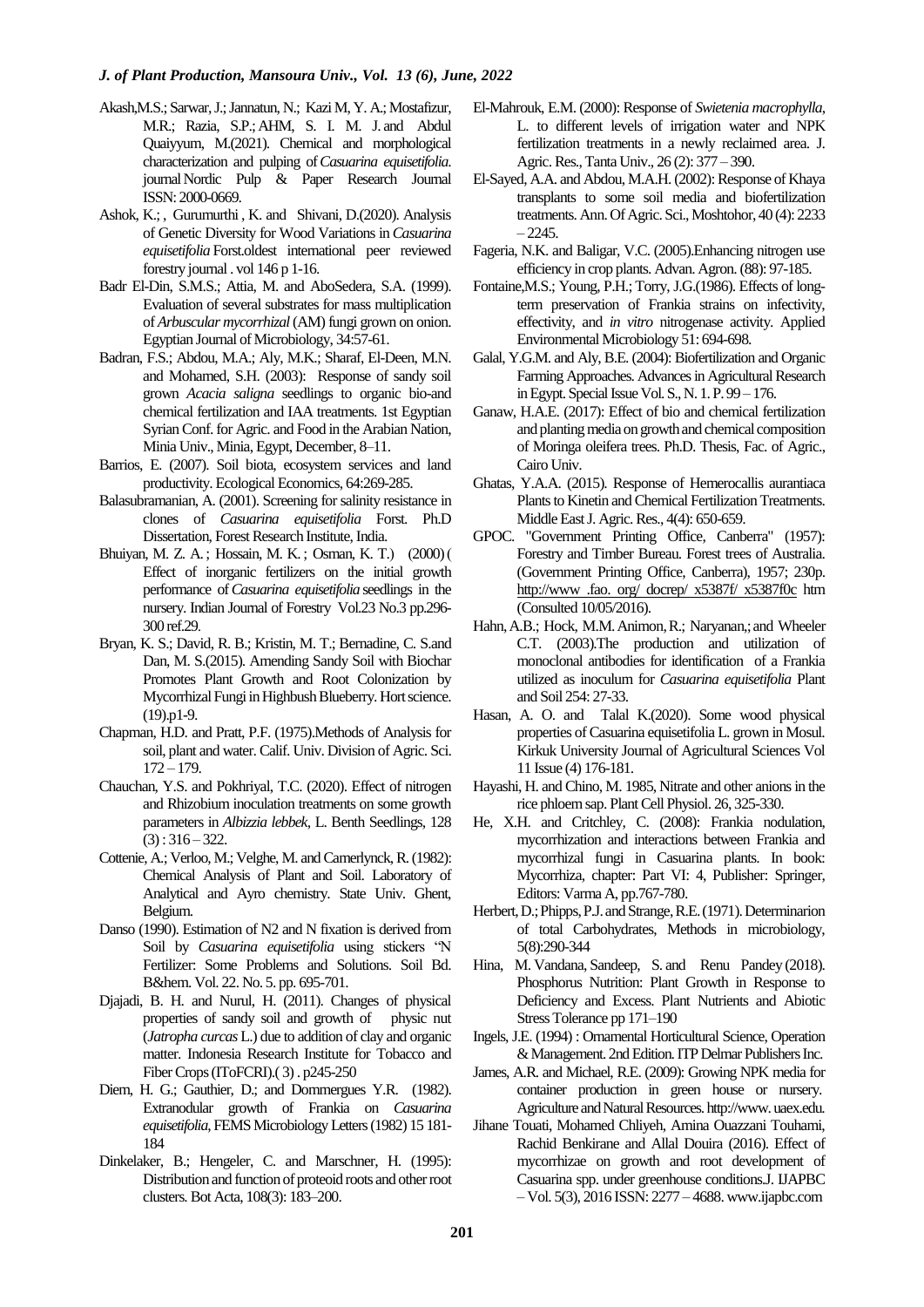- Jurkiewicz, A.; Orlowska, E.; Anielskat, T.; GodZik, B.; Turnau, K. (2004). The influence of mycorrhizal and EDTA application on heavy metal uptake by different maize varieties. acta Bioiogica Cracviensia series Botanica, 46:7-18
- Karthikeyan, A. (2016). Frankia strains for improving growth, biomass and nitrogen fixation in *Casuarina equisetifolia* seedling. Journal of Tropical Forest Science 28(3): 235-242.
- Karthikeyan, A.; and Krishnakumar, N. (2012). Reforestation of bauxite mine spoils with *Eucalyptus tereticornis* Sm. seedlings inoculated with arbuscular mycorrhizal fungi. Ann. For. Res. 55(2): 207-216.
- Khandelwal, K.R(2006). Practical Pharmacognosy. Pune: Nirali Prakashan p 149.
- Liu, X., Lu, Y., Xue, Y. and Zhang, X. (2014). Testing the importance of native plants in facilitation the restoration of coastal plant communities dominated by exotics. For. Ecol. Manage., 322: 19-26
- Masindi, V., Muedi, K. (2018). Environmental contamination by heavy metals, heavy metals[. Book](https://www.intechopen.com/books) [Heavy Metals.](https://www.intechopen.com/books/6534) p77-90
- Marie C.; , Pape Ibrahima, , Pape Ibrahima, D.; Nathalie, D.; Maty, N0; Ganna, N.; Daouda, N.; , Saliou, N.; Sergio, S. (2020). Effect of Casuarina Crushed Nodules, Rhizospheric Soil and Leaves Compost on Salt Tolerance of *Casuarina equisetifolia* L. and *Casuarina obesa* Miq. Open Journal of Soil Science, 2020, 10, 359-373 .
- Mengel, K . and Kirkby, A. (1987): Principles of plant nutrition. 4th Ed International Potash, Institute, Bern/ Switzerland.
- Mirza, H.; Borhannuddin, B.; Kamrun, N.; Shahadat, H.; , Jubayer, A Abdul Awal Chowdhury, M. and Masayuki, F.(2018). Potassium: A Vital Regulator of Plant Responses and Tolerance to Abiotic Stresses. Jornal Agronomy. vol (8)p1-29.
- Moghith, W.M.A. ; Youssef, A. S. M; Abd El-Wahab, M. A.; Mohamed, Y. F. Y.and Abou El- Ghait, Eman M. (2021).Effect of Arbuscular Mycorrhizal Fungi and Some Phosphorus on growth, Seeds, yield, chemical compositions, Oil Productivity and Fixed Oil Constituents of Chia (*Salvia hispanica* L.) Plant, 5th International Conferenceon Biotechnology applications in Agriculture (ICBAA), Benha University, 8 April, Egypt (Conference Online) (541-562 p).
- Mohamed, Y.F.Y and Ghatas, Y.A.A. (2020). Effect of some safety growth stimulants and zinc treatments on growth, seeds yield, chemical constituents, oil productivity and fixed oil constituents of chia (*Salvia hispanica* l.) plant, Scientific J. Flowers & Omamental Plants,7(2):163-183.
- Moran, R. (1982): Formula determination of chlorophyllous pigment extracted with  $N - N -$  dimethyl – formamide. Plant Physiol., 69: 1376 – 1381.
- Murry M.A.: M.S Fontaine and J.G. Torrey (1984). growth kinetics and nitrogenase induction in Frankiasp.HFPAr13 grown in batch culture. plant and soil 78:61-78
- MSTAT–C (1986): A microcomputer program for the design management and analysis of Agronomic Research Experiments (version 4.0), Michigan State Univ., U.S.A.
- Nathalie, D.; Maty, N.; , Pape Ibrahima, D.; , Daouda, N.; Maty, C.N.N.; Ganna, N.; Sergio, S.; Hafsa, C .S. (2020). Effect of Plant Growth Promoting Rhizobacteria (PGPR) and Arbuscular Mycorrhizal Fungi (AMF) on Salt Stress Tolerance of*Casuarina obesa* (Miq.). Frontiers in sustainable food systems. Voi 4. 1-5.
- Nikita, B. and Puneet, S. (2020). Excessive and Disproportionate Use of Chemicals Cause Soil Contamination and Nutritional Stress.Boo[k Soil Contamination.](https://www.intechopen.com/books/9843)p5-18.
- Okalebo JR, Kenneth WG, Woomer PL (2002). Laboratory method of soil and plant analysis. Second edition, SACRED Office Nairobi, 128p
- Olson D. and Petteys, E. (1974): Casuarina. In seeds of woody plants in the United States. C. S. Schopmeyer, tech. Coord U.S. Department of Agriculture, Agriculture Handbook 450.Washington, DC., p. 278-280.
- Pape Ibrahimam, D.; Daouda, N.; Nathalie, D.; Dioumacor, F .; Mariama, N.; Diégane, D.; Valerie, H.; , Laurent, L.; Antony, C.; Farrant M. and Sergio Svistoonoff0(2020). Effect of Casuarina Plantations Inoculated with Arbuscular Mycorrhizal Fungi and Frankia on the Diversity of Herbaceous Vegetation in Saline Environments in Senegal. Diversity. 12, 293; doi: 10.3390/ d12080293.
- [Pape, I. D.;](https://www.tandfonline.com/author/Djighaly%2C+Pape+Ibrahima) [Nathalie, D.;](https://www.tandfonline.com/author/Diagne%2C+Nathalie) [Daouda, N.;](https://www.tandfonline.com/author/Ngom%2C+Daouda) [Keren, C.;](https://www.tandfonline.com/author/Cooper%2C+Keren) [Sarah, P.](https://www.tandfonline.com/author/Pignoly%2C+Sarah) [,Valérie, H.\(](https://www.tandfonline.com/author/Hocher%2C+Val%C3%A9rie)2022). Effect of symbiotic associations with Frankia and arbuscular mycorrhizal fungi on antioxidant activity and cell ultrastructure inC. *equisetifolia* andC. *obesa* under salt stress. Journal of forest research Ahed- of- print,1-11.
- Rajendran, K. and Devaraj, P. (2004). Biomass and nutrient distribution and their return of *Casuarina equisetifolia* inoculated with biofertilizers in farm land. Biomass and Bioenergy (3)235-249
- Rashed, A. (2017): Effect of some agricultural treatments on growth, yield and chemical constituents of moringa seedlings. M.Sc. Thesis, Fac. of Agric. Al-Azhar Univ., Assiut.
- Sanginga, N.; Danso S.K.A.; Bowen G.D. (1989). Nodulation and growth response of Allocasuarina and *Casuarina equisetifolia* to phosphorus fertilization. Plant and Soil 118, 125-132.
- Saravanan, T.S.; Rajendran, K. and Santhaguru K.(2012). Selection of Suitable Biofertilizers for Production of Quality Seedlings of *Casuarina equisetifolia* (Forst.) Using Decomposed Coir Pith Compost in Root Trainers. Journal ASIAN J.EXP.BIOL.SCI 3(4).752-761.
- Sayed, W.F.; Mohawad,S.M .and Abd El-karim,M.M.(2000). Effect of Al,Co, and Pb ions on growth of Frankia sp. in a mineral medium. Folia Microbiologica 45: 153-156.
- Sayed, W. F.; Salem W. M.; and Ali, M. S. (2011). Effect of neem (*Azadirachta indica*) aqueous extract on *Casuarina equisetifolia* seed germination, growth of Frankia and some rhizospheric microorganisms. African Journal of Microbiology Research Vol. 5(14), pp. 1874- 1880.
- Sayed, R.M. (2001): Effect of some agricultural treatments on the growth and chemical composition of some woody tree seedlings. Ph.D. Dissertation, Fac. of Agric., Minia Univ.